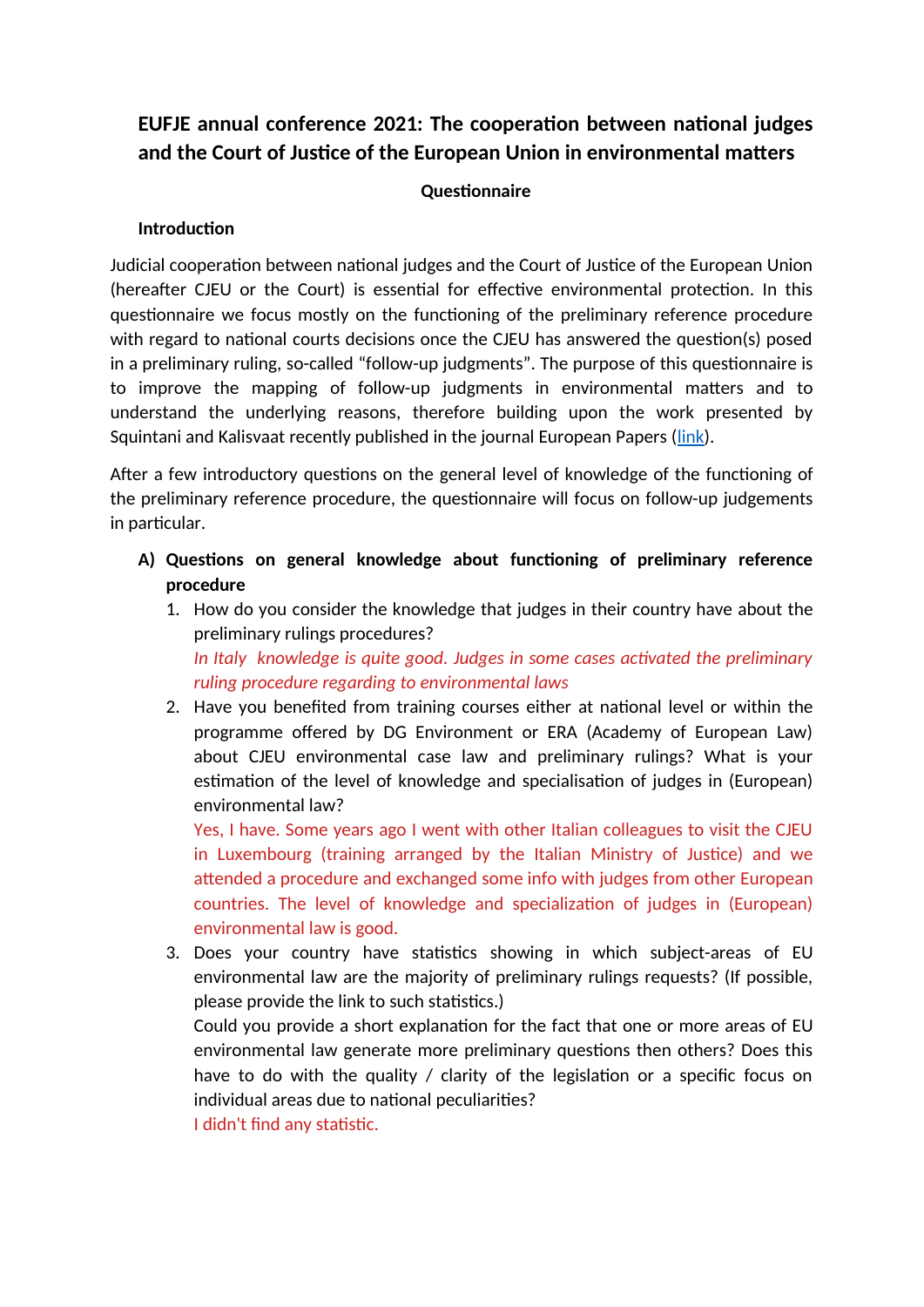I think the most relevant area in Italy is waste management. This is due the economic interests of big industries and the low attention Italian legislators pay to the environment.

The history of Italian environmental legislation is a clear example of inadequate transposition of UE Directives as shown by the number of infringement procedures against Italy and many laws being changed based on the needs of industries

4. Does the judiciary in your country engage in the practice of interpreting EU environmental law without asking for a preliminary ruling? (Does this practice concerns also courts of last instance?)

It does. There is a considerable effort in order to interpreter law according to EU directives. They are an important reference point especially when national law is ambiguous

- 5. Does you country have a system to control whether national courts request preliminary references? (If yes, please include a link to the system) Not specifically, but in these cases the decision to request preliminary references is generally well publicized in law journals, websites etc. because of its relevance.
- 6. Which are the fundamental/procedural rights of citizens to ask a national court to request a preliminary reference to the CJEU? A citizen can ask a national Court to request a preliminary reference to the CJEU as a part in a procedure through his lawyer

# **B) Questions on examples of follow-up judgments after CJEU preliminary rulings in environmental matters in the last 10 years (2011-2021)**

7. Have you judged in (a) environmental case(s) in which you received an answer to a preliminary question that *you* had posed to the Court (i.e. in a "follow-up case")? If yes, could you provide the link to the judgment(s) or a copy thereof?

Yes I did. It is the case C-487/17 - Verlezza and Others (Judgment of the Court, Tenth Chamber of 28 March 2019 Criminal proceedings against Alfonso Verlezza and Others. Requests for a preliminary ruling from the Corte suprema di cassazione).

As a judge in the Supreme Court I also wrote the request to the CJEU and the judgement after the CJEU's answer.

Link to the request:

[https://lexambiente.it/materie/rifiuti/155-cassazione-penale155/13137-rifiuti](https://lexambiente.it/materie/rifiuti/155-cassazione-penale155/13137-rifiuti-voci-specchio-rinvio-pregiudiziale-alla-corte-di-giustizia.html)[voci-specchio-rinvio-pregiudiziale-alla-corte-di-giustizia.html](https://lexambiente.it/materie/rifiuti/155-cassazione-penale155/13137-rifiuti-voci-specchio-rinvio-pregiudiziale-alla-corte-di-giustizia.html)

Link to the judgement:

[https://lexambiente.it/materie/rifiuti/155-cassazione-penale155/14656-rifiuti](https://lexambiente.it/materie/rifiuti/155-cassazione-penale155/14656-rifiuti-codici-a-specchio.html)[codici-a-specchio.html](https://lexambiente.it/materie/rifiuti/155-cassazione-penale155/14656-rifiuti-codici-a-specchio.html)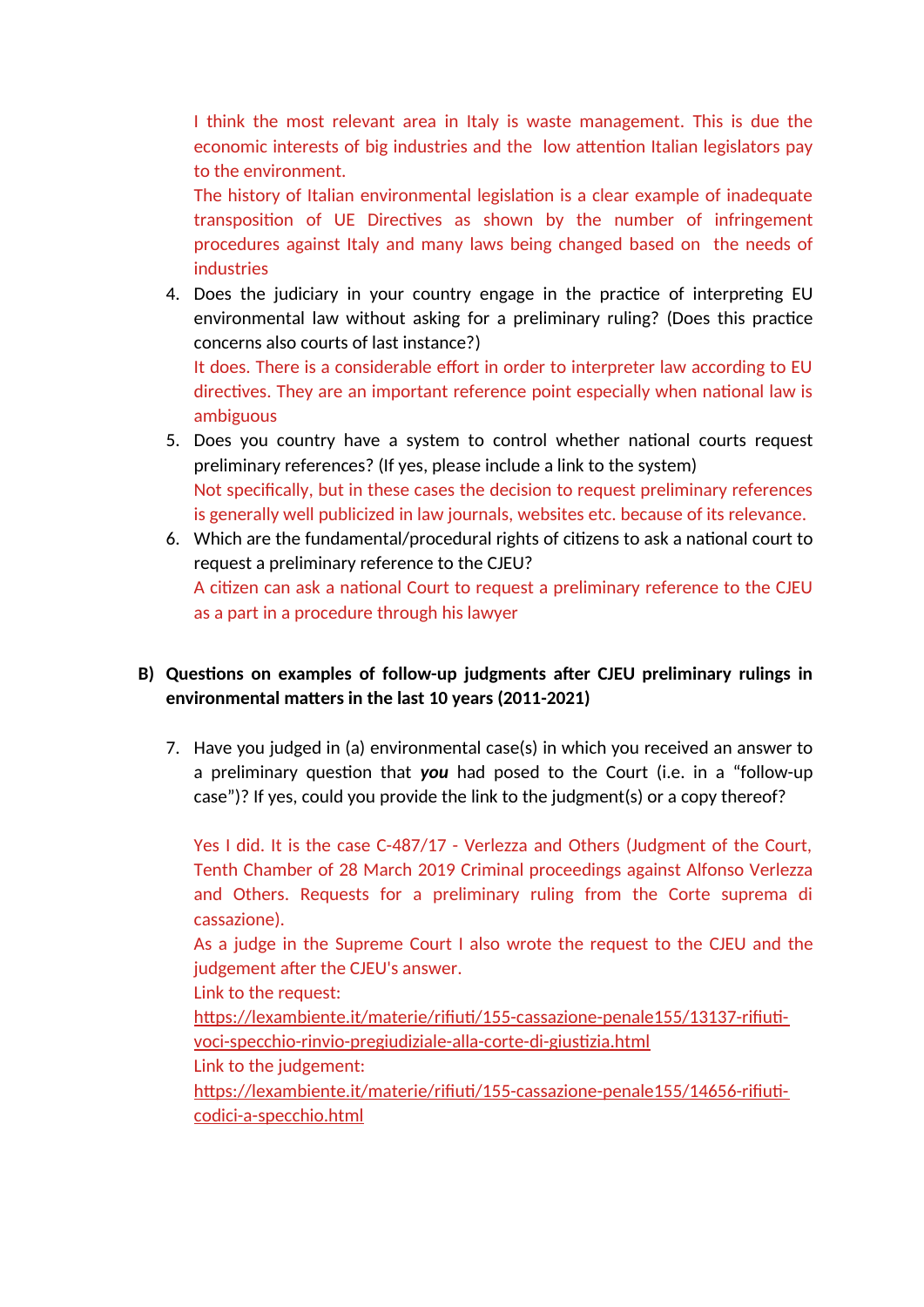- 8. Did you sit in other environmental follow-up cases? If yes, could you provide the link to the follow-up judgment(s) or a copy thereof? No, I did not
- 9. Are you familiar with environmental follow-up cases in your *country* other than those in which you were sitting as a judge? If yes, could you provide the link to (some of) the judgments or a copy thereof?

Yes I do. These are links to some judgements

[https://curia.europa.eu/juris/document/document.jsf?](https://curia.europa.eu/juris/document/document.jsf?text=&docid=240548&pageIndex=0&doclang=EN&mode=lst&dir=&occ=first&part=1&cid=7092250) [text=&docid=240548&pageIndex=0&doclang=EN&mode=lst&dir=&occ=first&part](https://curia.europa.eu/juris/document/document.jsf?text=&docid=240548&pageIndex=0&doclang=EN&mode=lst&dir=&occ=first&part=1&cid=7092250) [=1&cid=7092250](https://curia.europa.eu/juris/document/document.jsf?text=&docid=240548&pageIndex=0&doclang=EN&mode=lst&dir=&occ=first&part=1&cid=7092250)

https://curia.europa.eu/juris/document/document.jsf? text=&docid=228683&pageIndex=0&doclang=it&mode=lst&dir=&occ=first&part= 1&cid=7092250

https://curia.europa.eu/juris/document/document.jsf? text=&docid=231182&pageIndex=0&doclang=it&mode=lst&dir=&occ=first&part= 1&cid=7092250

https://curia.europa.eu/juris/document/document.jsf? text=&docid=226494&pageIndex=0&doclang=it&mode=lst&dir=&occ=first&part= 1&cid=7092250

https://curia.europa.eu/juris/document/document.jsf? text=&docid=239885&pageIndex=0&doclang=it&mode=lst&dir=&occ=first&part= 1&cid=7092250

https://curia.europa.eu/juris/document/document.jsf? text=&docid=213860&pageIndex=0&doclang=it&mode=lst&dir=&occ=first&part= 1&cid=7092250

https://curia.europa.eu/juris/document/document.jsf? text=&docid=219450&pageIndex=0&doclang=it&mode=lst&dir=&occ=first&part= 1&cid=7092250

https://curia.europa.eu/juris/document/document.jsf? text=&docid=216066&pageIndex=0&doclang=it&mode=lst&dir=&occ=first&part= 1&cid=7092250

https://curia.europa.eu/juris/document/document.jsf? text=&docid=206432&pageIndex=0&doclang=it&mode=lst&dir=&occ=first&part= 1&cid=7092250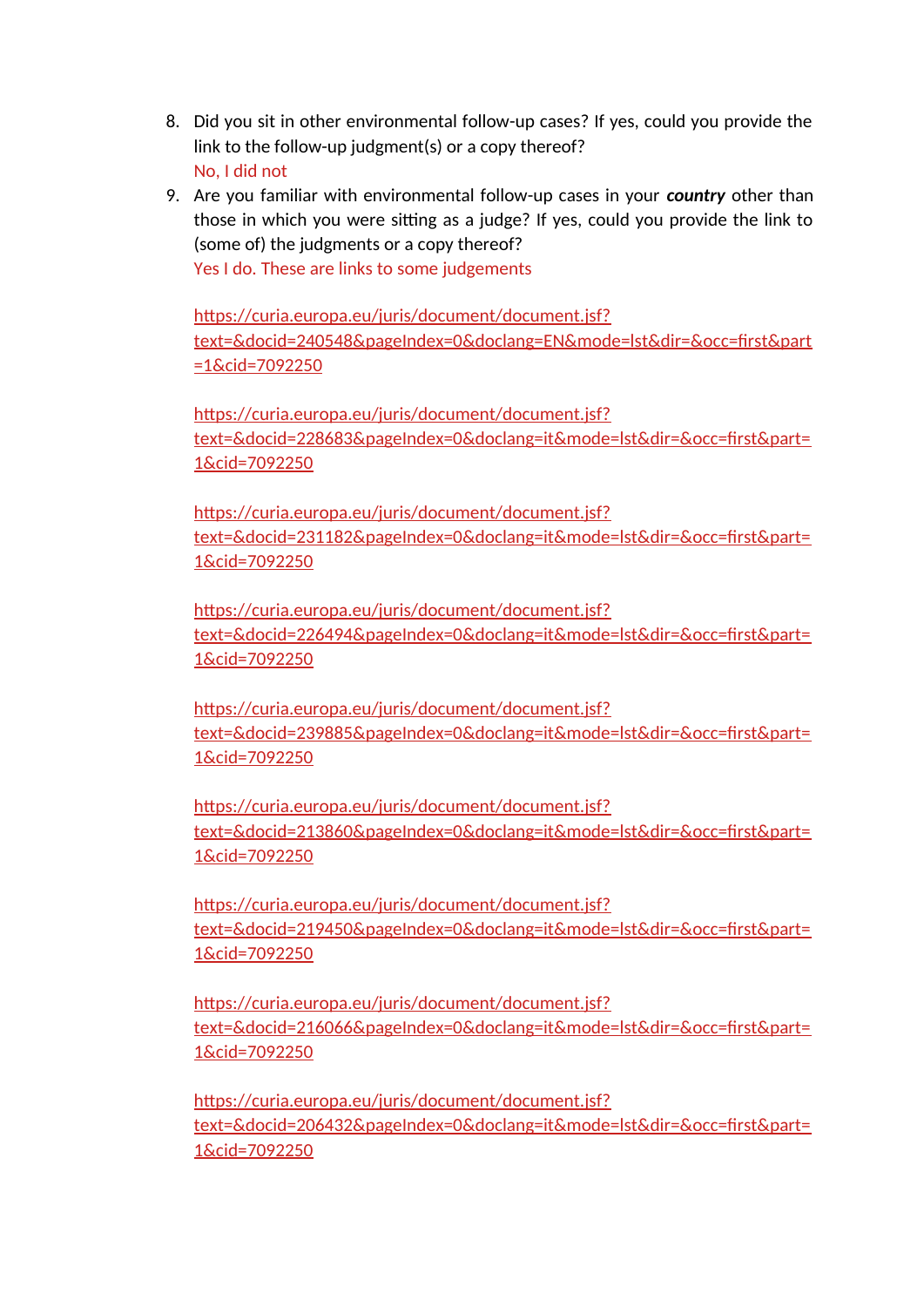[https://curia.europa.eu/juris/document/document.jsf?](https://curia.europa.eu/juris/document/document.jsf?text=&docid=199767&pageIndex=0&doclang=it&mode=lst&dir=&occ=first&part=1&cid=7092250)

[text=&docid=199767&pageIndex=0&doclang=it&mode=lst&dir=&occ=first&part=](https://curia.europa.eu/juris/document/document.jsf?text=&docid=199767&pageIndex=0&doclang=it&mode=lst&dir=&occ=first&part=1&cid=7092250) [1&cid=7092250](https://curia.europa.eu/juris/document/document.jsf?text=&docid=199767&pageIndex=0&doclang=it&mode=lst&dir=&occ=first&part=1&cid=7092250)

**C) Questions on the answers provided by the Court of Justice**

I'd like to preface that the answers below refer to the "Case Verlezza and others" I judged.

- 10. Did the Court of Justice consider the question(s) *admissible* and did the Court *answer* it/them? Yes every question was considered admissible and the Court answered them
- 11. Did the Court of Justice *rephrase* the question(s) posed? If yes, do you consider the rephrased question(s) a *proper* representation of the question(s) originally asked?

No, the Court did not rephrase the questions

- 12. Do you consider the answer given by the Court of Justice to be a legally correct answer to the question posed? Yes, it is
- 13. Did the Court of Justice formulate the answer by setting out *criteria* to be applied by the national court or did the Court of Justice provide a binary answer, e.g. an unconditional *affirmative/negative* answer? The Court formulated the answer by setting out criteria to be applied by the national court
- 14. Did the answer given by the Court of Justice *enable* to solve the national case and did the answer make it *clear* how it had to be applied? Please provide a short explanation for your answer.

Yes it did, but the question remains partially unsolved.

It does not depend on the Court's answer but especially on the fact that there is still in Italy a lively debate about the classification criteria of waste as hazardous waste and the Court's answer has been read in different ways according to the needs of industry, investigators or others.

Anyway, the Court offered an authoritative point of view that really helped in every day hazardous waste law enforcement

## **D) Questions on the follow-up case**

15. Was it *possible* for the national court to render a judgment after it received the answer from the Court of Justice, or did (new) elements arise that complicated this, *such as* the withdrawal of the case, the need for further clarifications from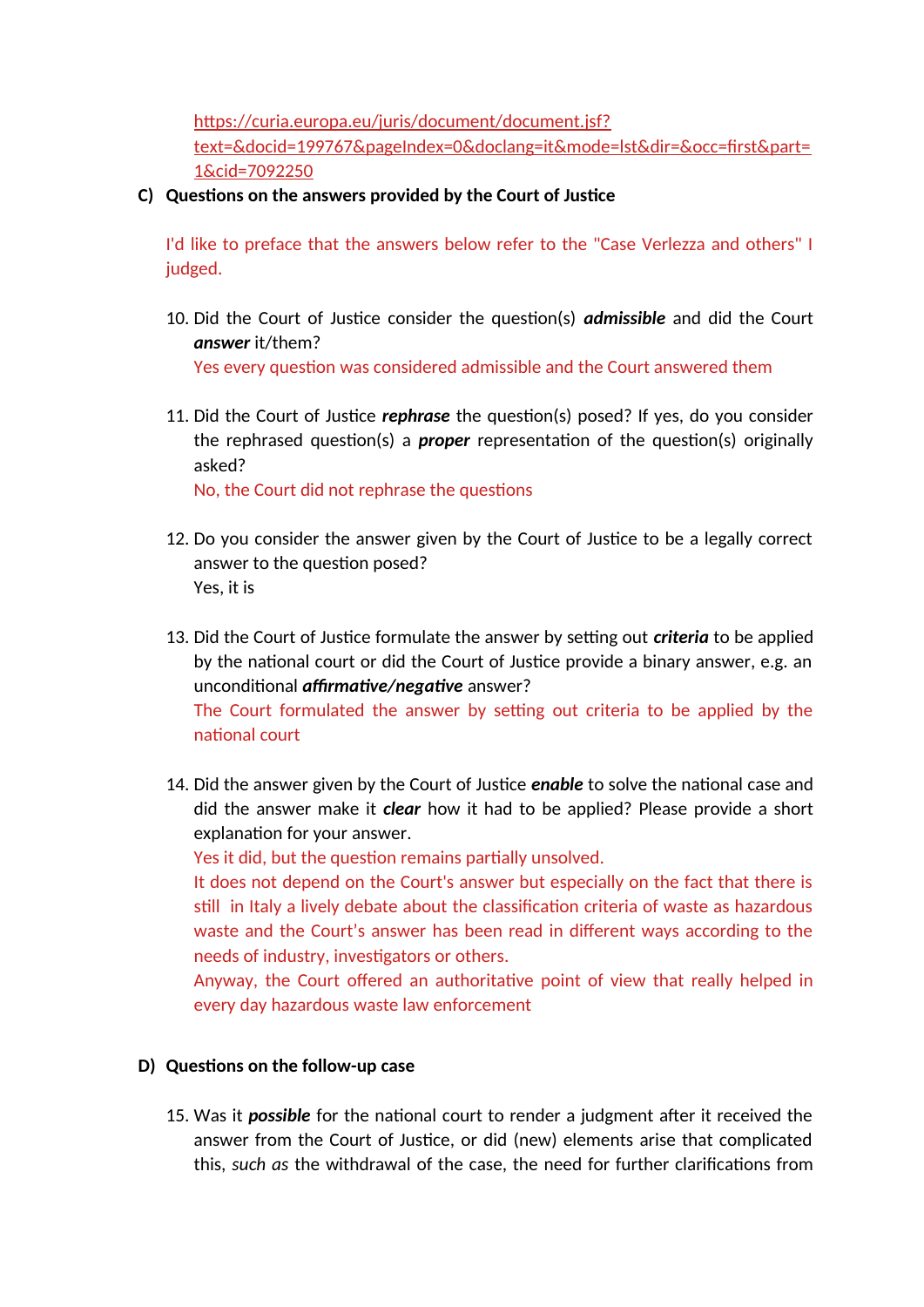the national Constitutional Court or the Court of Justice, constitutional or factual barriers, or the political sensitivity of the subject matter?

Yes it was. After the judgement of the Supreme Court the Tribunal of Rome substantially confirmed the preventive seizure previously ordered

16. Do you consider the follow-up judgment a case of *cooperative* or *uncooperative* administration of justice? With cooperative administration we refer to a followup judgment that complies with the contents of the answer received from the Court of Justice. When this is not (fully) the case we refer to uncooperative administration of justice.

Yes, I do

17. Do you (still) *agree* with the manner in which the follow-up judgment applied the preliminary ruling? Yes, I do

## **E) Questions on the environmental law background of the disputes**

18. Did the national environmental legal framework applicable to the follow-up judgment represented a **one-on-one transposition** of the EU law framework at stake? If no, in which manner (a brief explanation will suffice)? Please provide a link to the relevant regulatory framework.

(I am not sure I understood the question)

Yes it did. Substantially the Court of Justice explained how EU law should be read in the specific case.

19. In your subjective opinion, do you consider that environmental law in your country has its own *identity* or do you see it as a mere representation/implementation? of EU environmental law? A mixture of the two is possible, of course.

In Italy environmental law has its own identity. However, EU law obviously impacts a great part of the national environmental law system

20. Is there any *remedy/monitoring* in case the judges do not ask the CJEU (ruling as last instance) or on how they follow up on preliminary rulings of CJEU (possibly also in other cases, not only in their own, since clarifications given by CJEU are valid in all similar cases)? Could you provide a link to any such regime, if present? Judges have a "power-duty" to apply EU laws.

They have to apply national laws in accordance with EU laws and have the power to disapply national laws if they contrast EU law.

According to the EU Court (es. cases Köbler, Traghetti del Mediterraneo and Ferreira da Silva e Brito) there is a liability of a member State for infringements of Community law.

The State can retaliate against a judge who did not follow EU laws and for this reason Italy changed the national law on judge responsibility (l. 117\1988) considering the case of "undeniable EU laws infringement"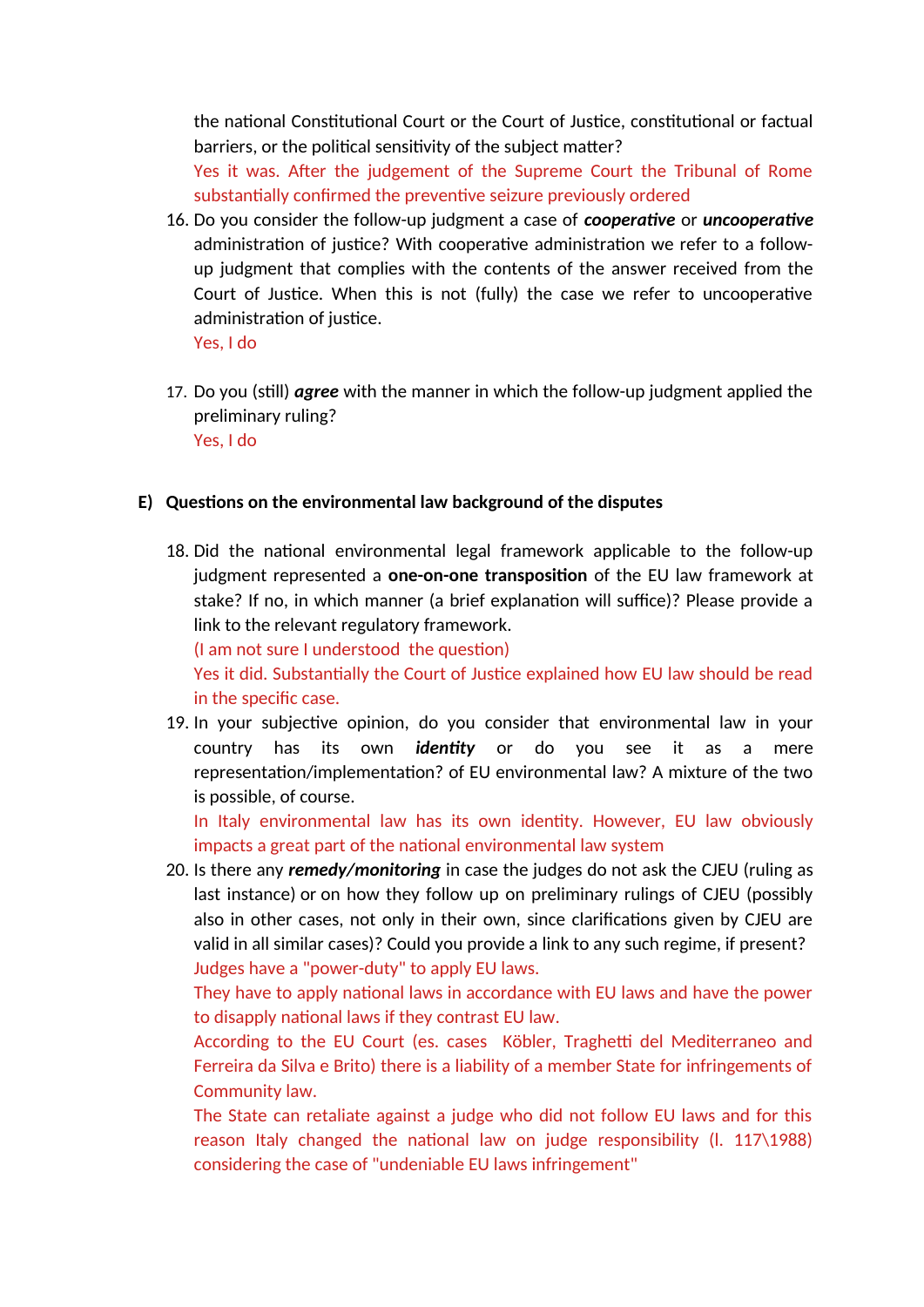## **F) Case**

*Consider the following situation and provide an answer about how it would be solved in your country. When doing so please provide reference to the normative framework relevant for answering the question.*

Article 13 of Directive 2008/50 sets limit values for nitrogen dioxide ( $NO<sub>2</sub>$ ) which must be respected throughout the territory of the Member States. In case the limit values are not respected to an extent that exceeds the margin of tolerance set out under the Directive, Article 23 of the Directive requires that Member States set up an Air Quality Plan ensuring that exceedances are ended in the shortest time possible.

Assume that in an agglomeration in your country the limit values are trespassed and that scientific evidence shows that this is due to the emissions coming from Euro 0-4 diesel vehicles. The cumulative level of  $NO<sub>2</sub>$  from all other sources of  $NO<sub>2</sub>$  in the agglomeration does not lead to an exceedance of the EU limit values. The authorities competent for adopting the plan under Article 23 of the Directive, as transposed into national law, announce the adoption of a series of restrictions to the use of diesel vehicles in the agglomeration. However, at the same time, an already existing ´low emission zone´ prohibiting the use of whichever vehicle in the centre of the agglomeration is withdrawn on request of a diesel vehicles auto club (so-called "withdrawal decision"). The use of diesel vehicles in this zone surely leads to a further worsening of air quality in the agglomeration on the short term. The restrictions to the use of Euro 0-4 diesel vehicles in the Air Quality Plan are estimated to bring about compliance with the limit values in one year from the moment of adoption of the restrictions.

An environmental non-governmental organization starts proceedings against the withdrawal decision of the competent authority.

The national court hearing the case has doubts about whether the adoption of restrictions to the use of Euro 0-4 diesel vehicles in the Air Quality Plan is enough to ensure compliance with the Directive or whether Article 13 of the Directive requires the annulment of the withdrawal decision. It therefore poses, among others, the following question to the Court of Justice of the European Union:

*3. To what extent (if at all) are the obligations of a Member State which has failed to comply with Article 13 of Directive 2008/50 affected by Article 23 (in particular its second paragraph)?*

The Court of Justice answers this question in the following manner:

## *The third question*

*36 By its third question, the referring court asks, in essence, whether, where it is apparent that conformity with the limit values for nitrogen dioxide established in Annex XI to Directive 2008/50 cannot be achieved in a given zone or agglomeration of a Member State by 1 January 2010, the date specified in that annex, and that Member State has not applied for postponement of that deadline under Article 22(1) of Directive 2008/50, the fact that an air quality plan which complies with the second*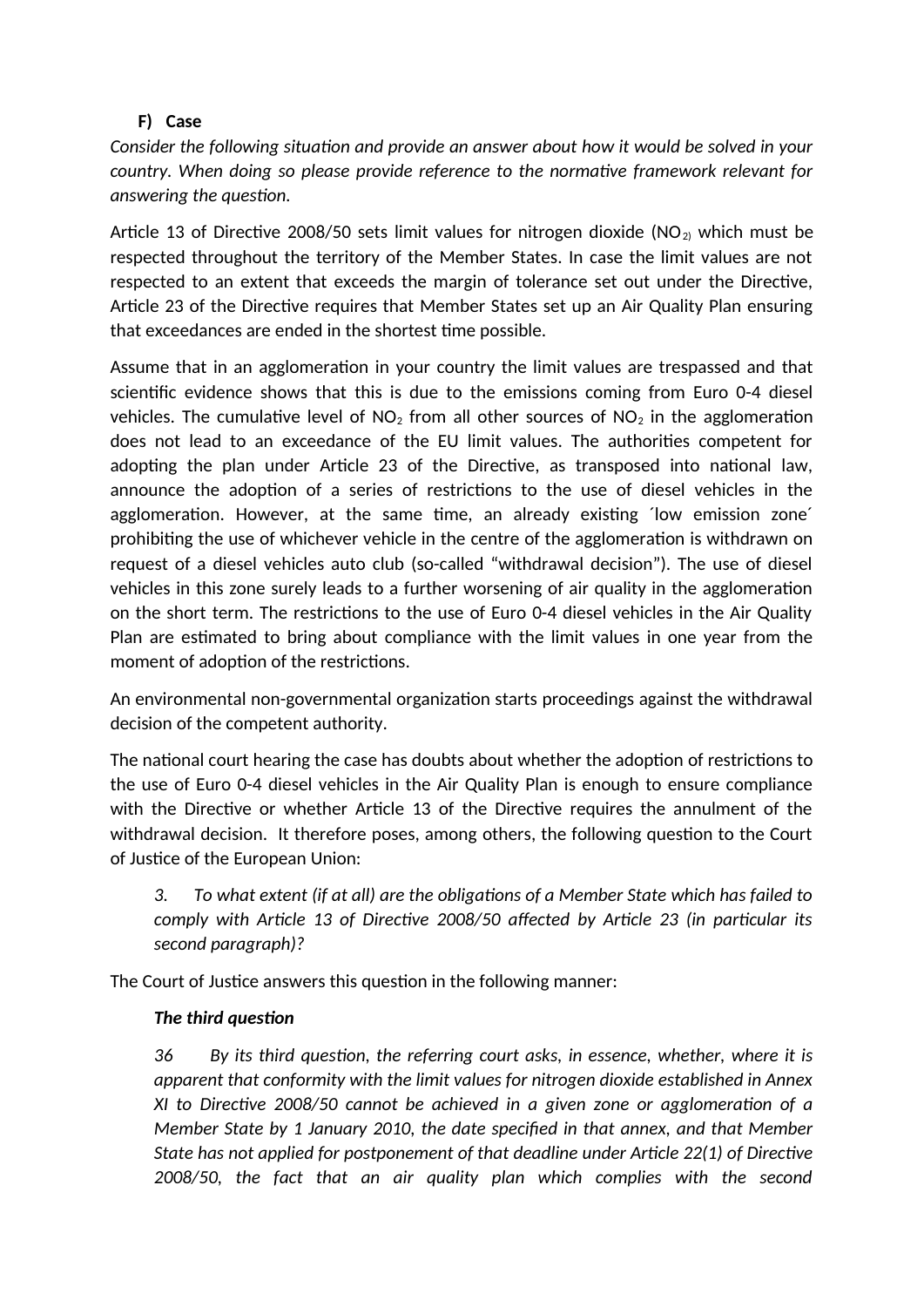*subparagraph of Article 23(1) of the directive has been drawn up permits the view to be taken that that Member State has nevertheless met its obligations under Article 13 of the directive.*

*37 At the outset, it should be recalled that the second subparagraph of Article 23(1) of Directive 2008/50 specifies that it applies when the limit values for pollutants are exceeded after the deadline laid down for attainment of those limit values.*

*38 In addition, as regards nitrogen dioxide, application of that provision is not made conditional on the Member State having previously attempted to obtain postponement of the deadline under Article 22(1) of Directive 2008/50.*

*39 Consequently, the second subparagraph of Article 23(1) of Directive 2008/50 also applies in circumstances such as those arising in the main proceedings, in which conformity with the limit values for nitrogen dioxide established in Annex XI to the directive is not achieved by 1 January 2010, the date specified in that annex, in zones or agglomerations of a Member State and that Member State has not applied for postponement of that date under Article 22(1) of the directive.*

*40 It follows, next, from the second subparagraph of Article 23(1) of Directive 2008/50 that where the limit values for nitrogen dioxide are exceeded after the deadline laid down for their attainment, the Member State concerned is required to establish an air quality plan that meets certain requirements.*

*41 Thus, that plan must set out appropriate measures so that the period during which the limit values are exceeded can be kept as short as possible and may also include specific measures aimed at protecting sensitive population groups, including children. Furthermore, under the third subparagraph of Article 23(1) of Directive 2008/50, that plan is to incorporate at least the information listed in Section A of Annex XV to the directive, may also include measures pursuant to Article 24 of the directive and must be communicated to the Commission without delay, and no later than two years after the end of the year in which the first breach of the limit values was observed.*

*42 However, an analysis which proposes that a Member State would, in circumstances such as those in the main proceedings, have entirely satisfied its obligations under the second subparagraph of Article 13(1) of Directive 2008/50 merely because such a plan has been established, cannot be accepted.*

*43 First, it must be observed that only Article 22(1) of Directive 2008/50 expressly provides for the possibility of a Member State postponing the deadline laid down in Annex XI to the directive for achieving conformity with the limit values for nitrogen dioxide established in that annex.*

*44 Second, such an analysis would be liable to impair the effectiveness of Articles 13 and 22 of Directive 2008/50 because it would allow a Member State to disregard the deadline imposed by Article 13 under less stringent conditions than those imposed by Article 22.*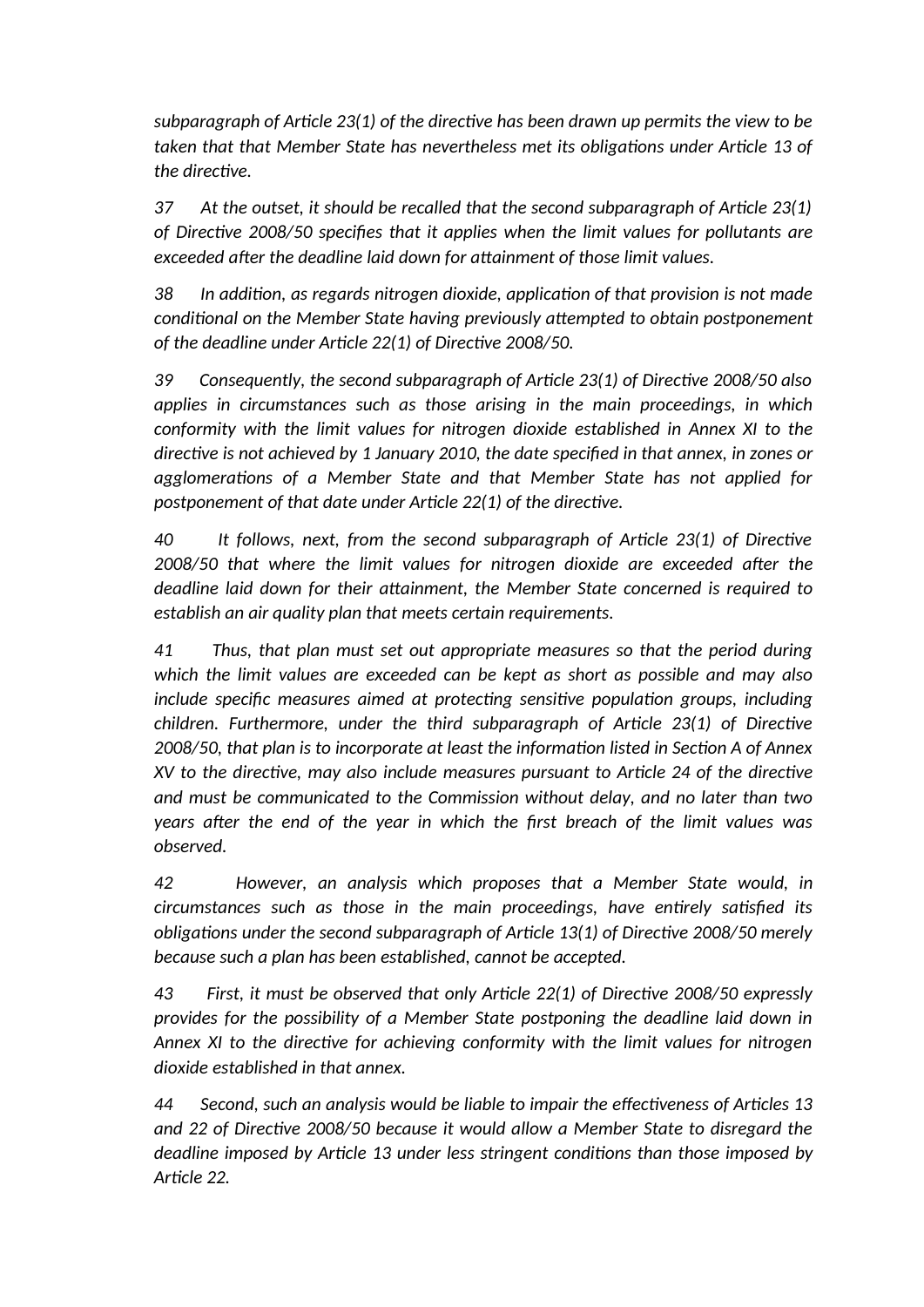*45 Article 22(1) of Directive 2008/50 requires that the air quality plan contains not only the information that must be provided under Article 23 of the directive, which is listed in Section A of Annex XV thereto, but also the information listed in Section B of Annex XV, concerning the status of implementation of a number of directives and on all air pollution abatement measures that have been considered at the appropriate local, regional or national level for implementation in connection with the attainment of air quality objectives. That plan must, furthermore, demonstrate how conformity with the limit values will be achieved before the new deadline.*

*46 Finally, this interpretation is also supported by the fact that Articles 22 and 23 of Directive 2008/50 are, in principle, to apply in different situations and are different in scope.*

*47 Article 22(1) of the directive applies where conformity with the limit values of certain pollutants 'cannot' be achieved by the deadline initially laid down by Directive 2008/50, account being taken, as is clear from recital 16 in the preamble to the directive, of a particularly high level of pollution. Moreover, that provision allows the deadline to be postponed only where the Member State is able to demonstrate that it will be able to comply with the limit values within a further period of a maximum of five years. Article 22(1) has, therefore, only limited temporal scope.*

*48 By contrast, Article 23(1) of Directive 2008/50 has a more general scope because it applies, without being limited in time, to breaches of any pollutant limit value established by that directive, after the deadline fixed for its application, whether that deadline is fixed by Directive 2008/50 or by the Commission under Article 22(1) of the directive*.

*49 In the light of the foregoing, the answer to the third question is that, where it is apparent that conformity with the limit values for nitrogen dioxide established in Annex XI to Directive 2008/50 cannot be achieved in a given zone or agglomeration of a Member State by 1 January 2010, the date specified in that annex, and that Member State has not applied for postponement of that deadline under Article 22(1) of Directive 2008/50, the fact that an air quality plan which complies with the second subparagraph of Article 23(1) of the directive has been drawn up does not, in itself, permit the view to be taken that that Member State has nevertheless met its obligations under Article 13 of the directive.*

**Imagine that you are the judge in the follow-up case that has to apply the answer provided by the Court of Justice. How would you judge about the request of annulment of the withdrawal decision?** *Please provide reference to the normative framework relevant for answering the question.*

I would like to preface that the case above concerns an administrative judge's jurisdiction (I am a criminal court judge).

Anyway, Directive 2008/50 has been implemented in Italy by national law (Legislative Decree n. 155\2010 https://www.normattiva.it/eli/id/2010/09/15/010G0177/CONSOLIDATED/20180702) in order to decrease air pollution.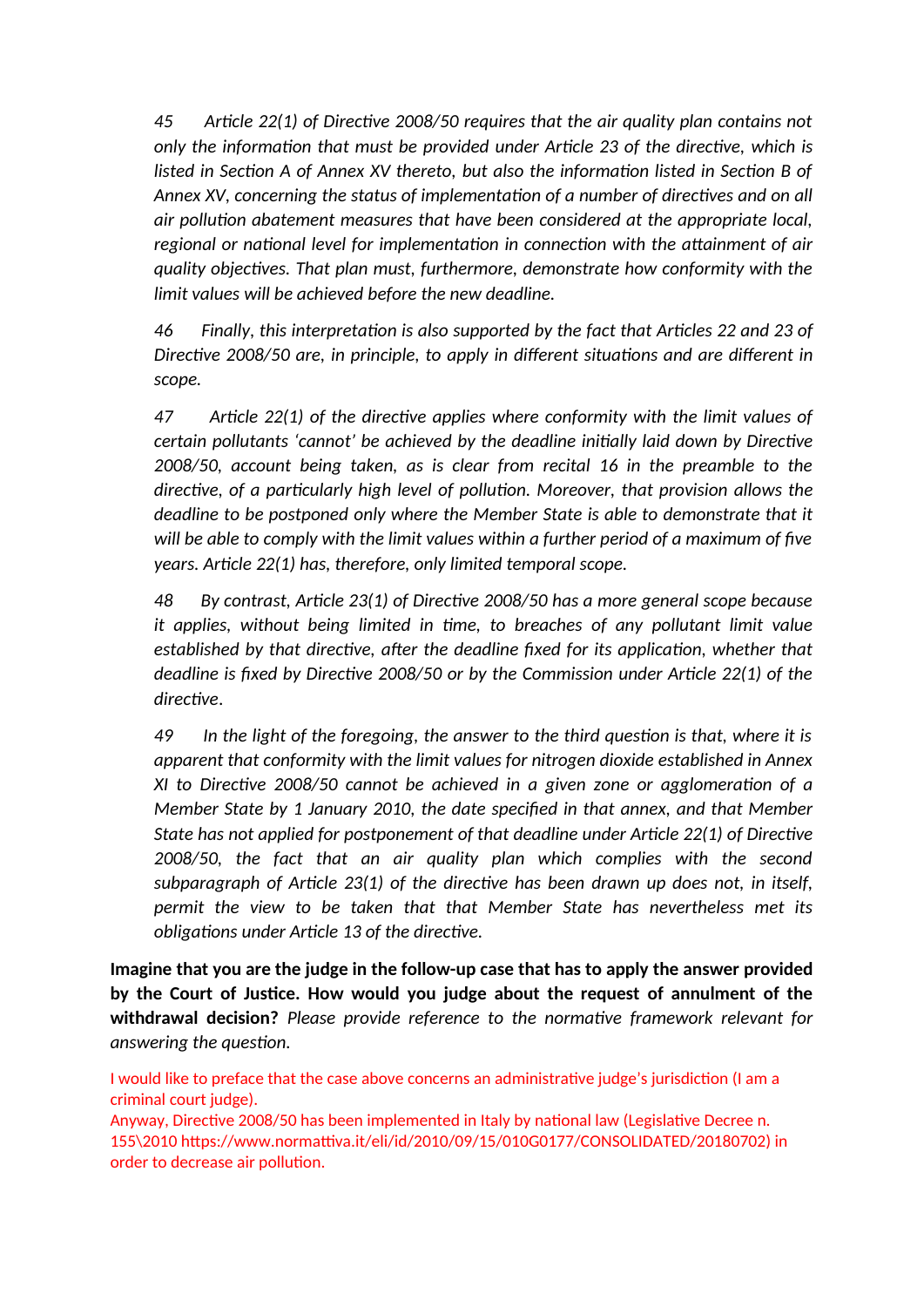The law transfers to local authorities (Regions) the specific aim to activate the procedure for reducing air pollution.

Regions have to "zone" their territories, which is the prerequisite for subsequent categorisation, evaluation and planning by procedures and criteria the same law estabilishes.

First of all, they have to locate "urban agglomerations" (considering urban structure and housing density) and after other "zones" (considering emision load, topography, meteo-climatic conditions, degree of urbanization) in order to select areas where one or more these data are predominant in determining levels of pollutants and unify homogeneous.

Divided territhory has to be classified in order to evaluate ambient air quality.

If limit values are exceeded special measures could be applied.

It is claear that the national law pursues a specific objective: to control air pollution so other interests can be evaluated but they are not dominant.

An administrative judge should consider that and verify if the administrative actions taken in the case has been applied according to the principles estabilished by nationale and EU law, nullifying the act in case of illegitimacy.

In the case above, considering Court of Justice's answer, the "withdrawal decision" should be, in my opinion, nullified.